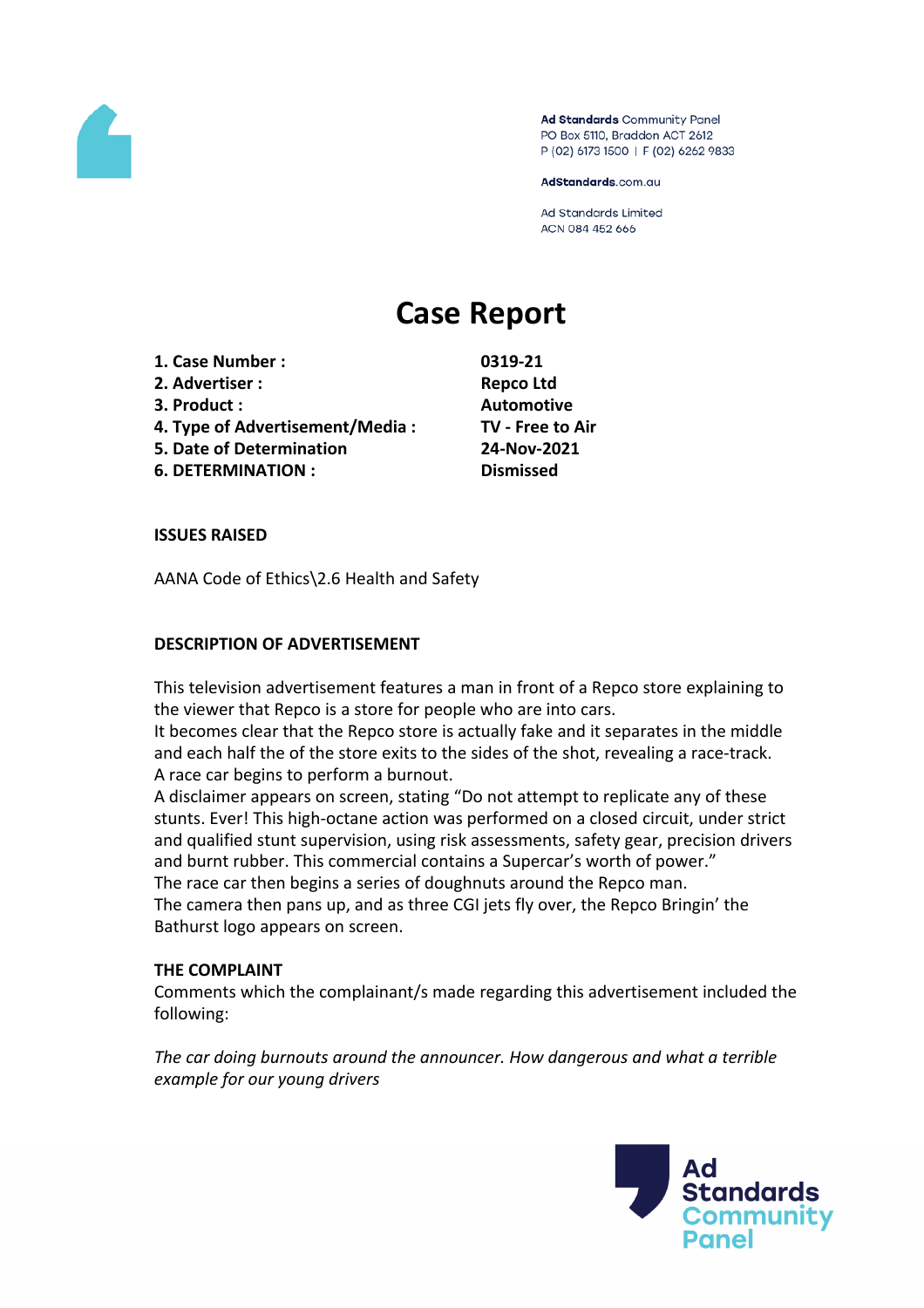

### **THE ADVERTISER'S RESPONSE**

Comments which the advertiser made in response to the complainant/s regarding this advertisement include the following:

*When developing this new Repco campaign, the intention was to convey a sense of the spirit and energy of the Bathurst 1000 experience. The ad is to celebrate a commercial partnership with an iconic race, which is the biggest and most revered event in Australian Motorsport.*

*This Repco ad is the second ad in the Bringin' The Bathurst campaign, and is designed to be a continuation of the theme – with our previously introduced stunt professional now standing in front of a Repco store and walking towards the camera. As he walks towards camera, the store pulls away, revealing he is still on the fully enclosed purpose built race track from the previous ad. As a disclaimer appears on screen stating "Do not attempt to replicate any of these stunts. Ever! This high-octane action was performed on a closed circuit, under strict and qualified stunt supervision, using risk assessments, safety gear, precision drivers and burnt rubber. This commercial contains a Supercar's worth of power" a professional race car begins to perform a burnout then proceeds to do a series of doughnuts around him, before three jets fly overhead.* 

*As detailed in our response on a previous ad (REPCANN30A), burnout displays are a common part of the motor racing spectacle, particularly at Bathurst where the winning driver performs victory burnouts and doughnuts. As such this is part of a strong sub-culture of Repco's core customer groups who are car enthusiasts and regularly restore, modify, enhance and compete in their vehicles.* 

*Repco does not condone or encourage any form of unsafe or illegal behaviour. This stunt is performed in a professional race car, by a professional driver, on a closed, private race track, purpose-built for the stunts performed.*

*These stunts were conducted safely and legally, and the following actions were taken to ensure safety remained at the front of everything we did during production:*

- *• The ad was produced in conjunction with certified stunt performers & professional race drivers. All performers wore appropriate safety equipment and the stunt utilised a purpose-built race vehicle on a closed race circuit environment.*
- *• All action took place under the supervision of accredited stunt supervisors. A detailed safety & risk assessment was prepared during pre-production prior to the shoot commencing. This report required our stunt performers & supervisors to be accredited at the highest level necessary to execute the activity outlined in the film. Safety on the set of this production was paramount, and executed successfully.*
- *• Despite this ad being filmed on a later date, the director, cast and crew, including the stunt coordinator and the stunt professional featured in the ad, are the same*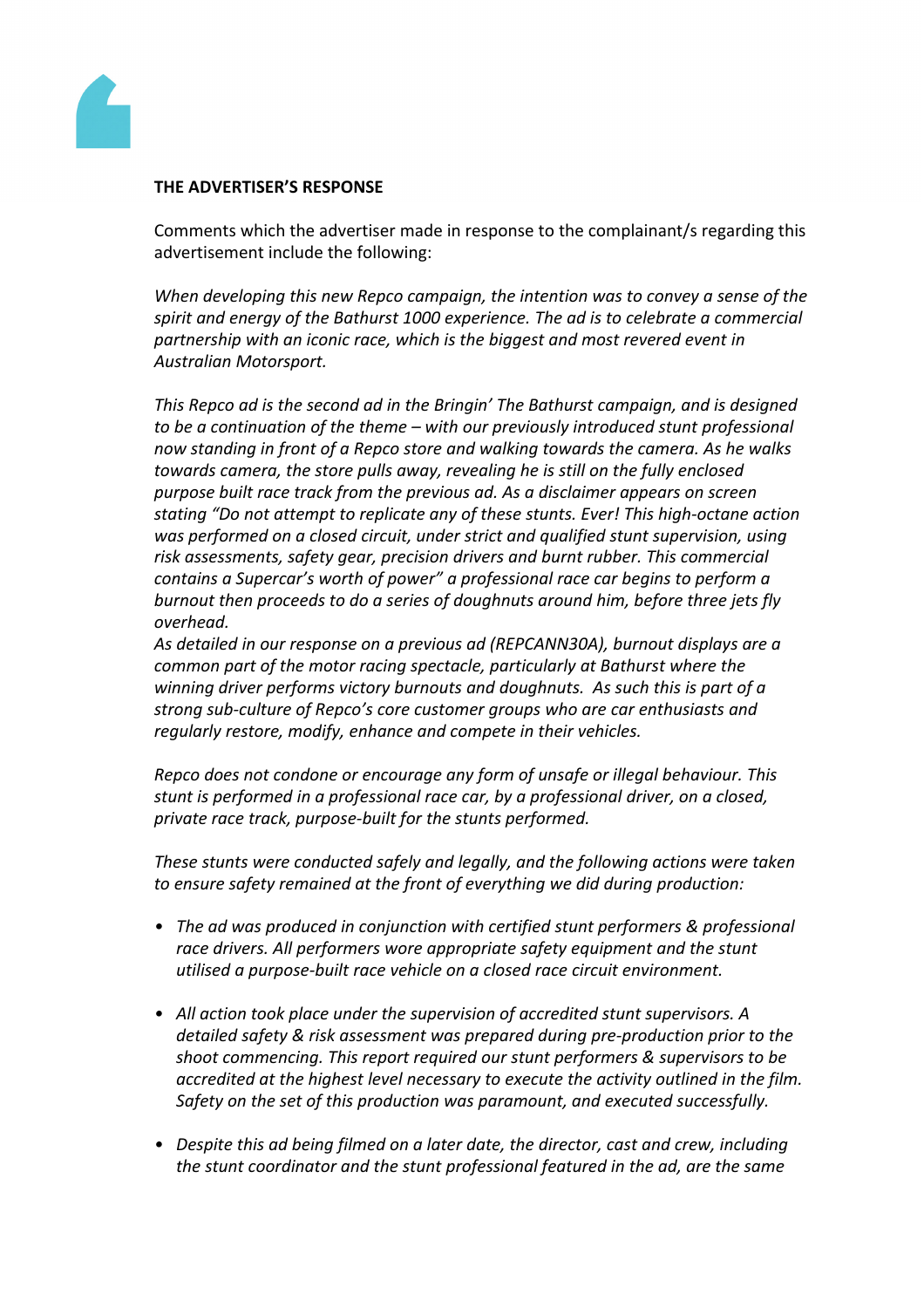

*experienced professionals that featured in our previous ad, ensuring high levels of trust, and continued high levels of safety.*

- *• The major stunt that was performed, was a series of doughnuts performed by a professional supercar driver, around a qualified stunt professional. The director and the stunt coordinator, ensured that the stunts were performed at a distance that allowed for visual eye contact between the performers as well as corrective action if the stunt was not executing as planned.*
- *• The content within the produced TV commercials was produced to be considered within the context of 'motorsport'. The vehicle utilised for filming being a professional race car, featured in the Supercars category of racing, with careful consideration taken throughout pre-production to ensure that the visuals depicted were clearly within the context of motorsport.*
- *• The controlled environment features only a single stunt performer and a race car driven by a professional driver in full race suit, helmet, gloves and shoes, and is free of other people, vehicles and buildings, further illustrating the safe environment in which it was conducted.*
- *• Our advertising agency sought regular advice from CAD (Commercials Advice) from the start to finish of production, and we were issued with a 'W' rating which means that we cannot feature during children's programming. In addition, our media agency were made fully aware of the CAD approval rating and constructed the media buy in line with the Free TV Commercial Television Industry Code of Practice 2018.*
- *• Lastly, the ad clearly includes a warning disclaimer, advising of the above safety measures taken. Disclaimer transcript: Do not attempt to replicate any of these stunts. Ever! This high-octane action was performed on a closed circuit, under strict and qualified stunt supervision, using risk assessments, safety gear, precision drivers and burnt rubber. This commercial contains a Supercar's worth of power.*

*The ad does not depict any discrimination or vilification, exploitative or degrading activities, violence, sex, sexuality or nudity, offensive language, and is clearly distinguishable as advertising for Repco.*

### **THE DETERMINATION**

The Ad Standards Community Panel (the Panel) considered whether this advertisement breaches Section 2 of the AANA Code of Ethics (the Code).

The Panel noted the complainant's concerns that the advertisement includes dangerous behaviour and sets a bad example to young drivers.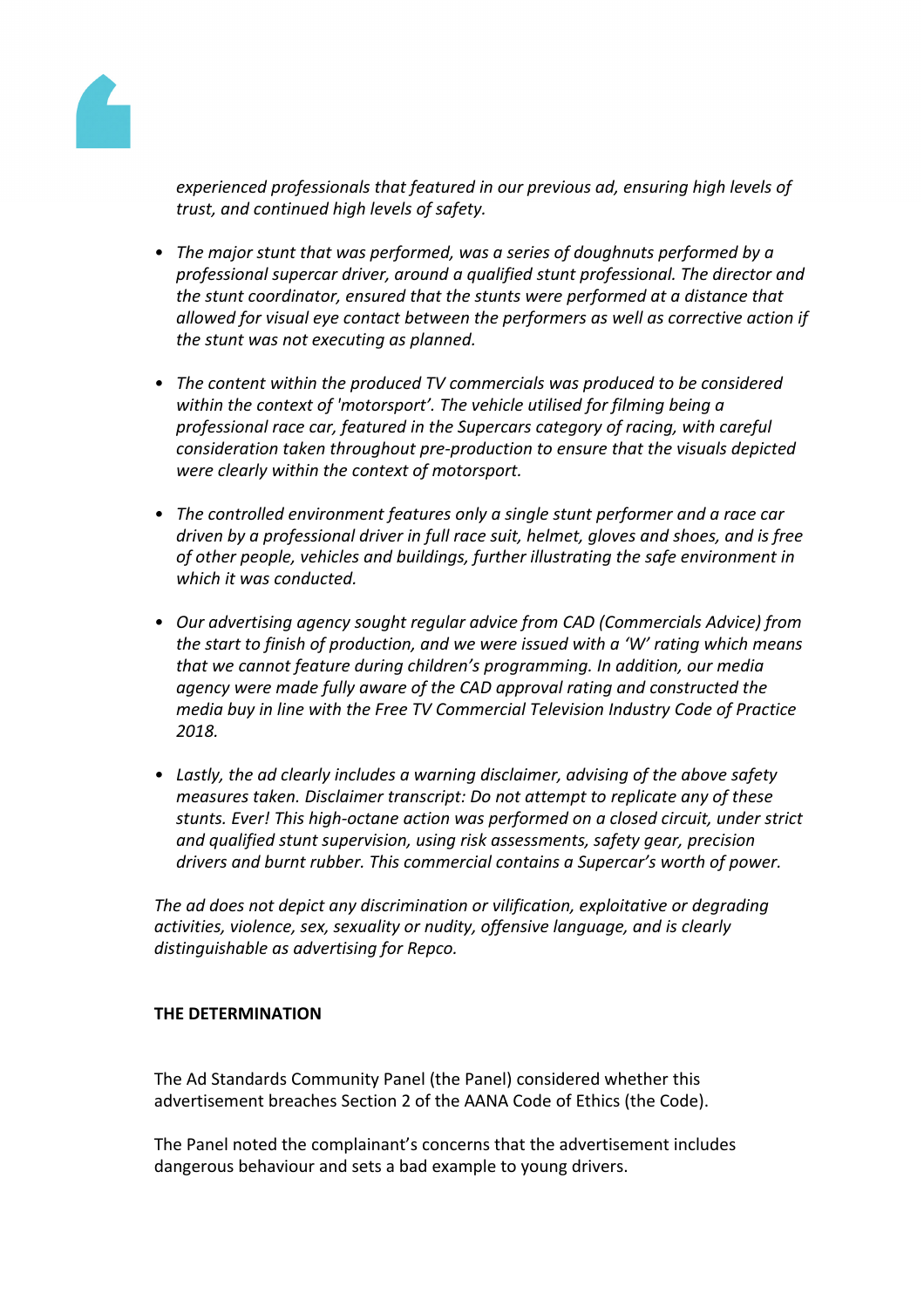

The Panel viewed the advertisement and noted the advertiser's response.

## **Section 2.6: Advertising shall not depict material contrary to Prevailing Community Standards on health and safety.**

The Panel noted the Practice Note to Section 2.6 which states:

*"Images of unsafe driving, bike riding without helmets or not wearing a seatbelt while driving a motor vehicle are likely to be contrary to prevailing community standards relating to health and safety irrespective of whether such depictions are for the product/service being advertised or are incidental to the product."*

The Panel noted the advertiser's response that the advertisement had been filmed in controlled conditions, and the stunt was performed by professional driver and included a disclaimer.

The Panel noted that it is illegal for people to perform burnouts on public roads as drivers do not have control over their vehicle.

The Panel noted that in this ad the stunt is clearly not being performed by a driver of an everyday passenger vehicle on a public road or road-related area. The Panel noted that the vehicle was clearly in racing livery appeared to be on a race-track or testing ground that was clear of other vehicles.

The Panel noted that it was not uncommon for televised racing events to include depictions of vehicles doing burnouts, and that some events featured burnout competitions. The Panel considered that the depiction in this advertisement was consistent with similar scenes from car events and was not a depiction which would be interpreted as taking place on a road or public area (which would be illegal).

The Panel considered that while a person is visible in the advertisement and is shown standing in the centre of the scene while the car does burnouts around him, the man looks calm and confident in the abilities of the professional driver.

The Panel considered that the scene depicted a professional driver and stunt man performing a professional stunt in a controlled scenario. The Panel considered that the scene was not unlike events such as monster trucks or Nitro Circus in which highly exaggerated stunts are performed.

The Panel acknowledged that there is a high-level of concern in the community in relation to people undertaking unsafe driving behaviours, such as burnouts. However, the Panel considered that in this instance the advertiser had taken all reasonable steps to clearly differentiate the driving behaviour in the advertisement from illegal behaviours on public roads.

The Panel considered that most members of the community would not find the advertisement to be promoting unsafe driving behaviour.